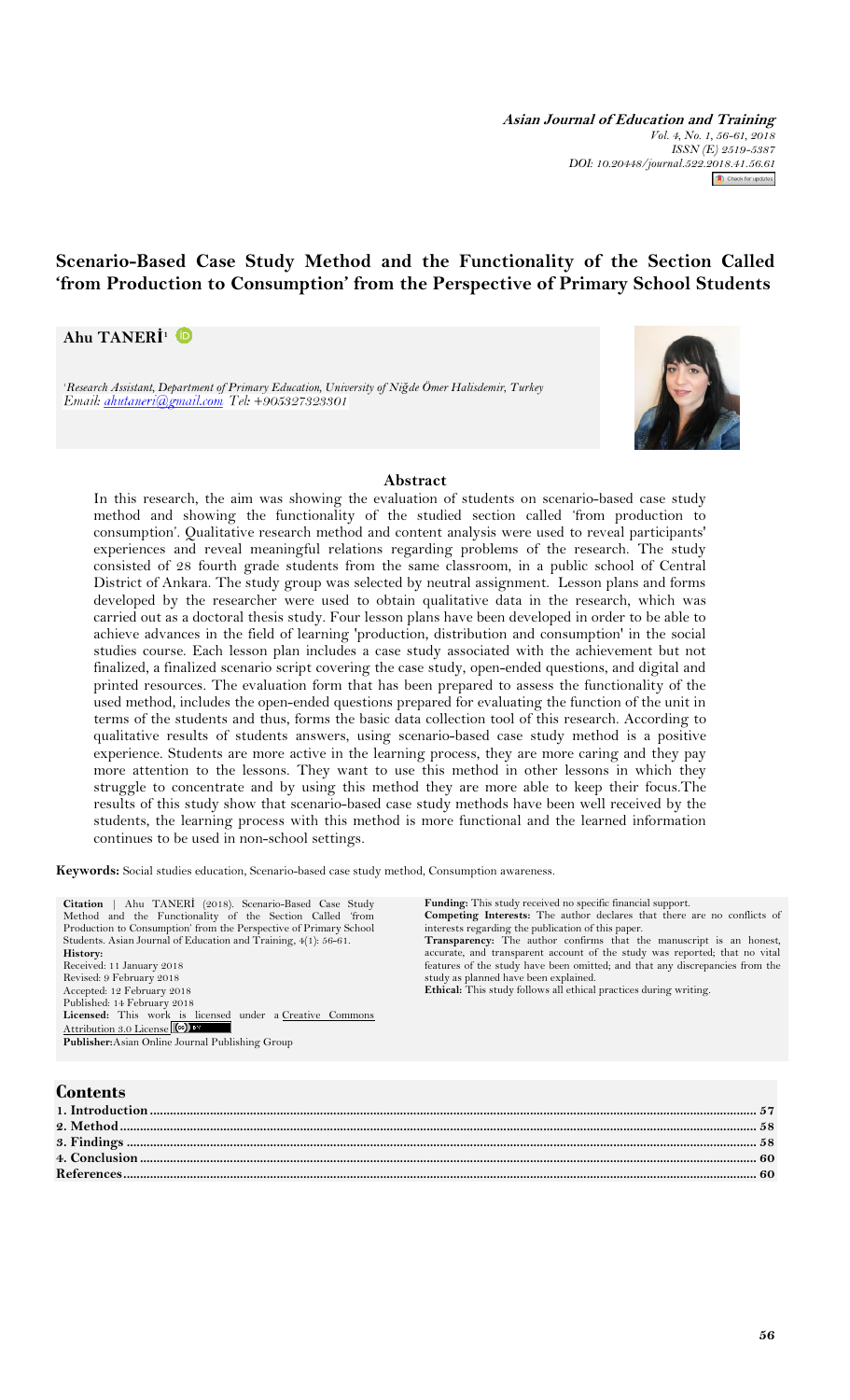#### <span id="page-1-0"></span>**1. Introduction**

While examining the social characteristics of humans; the paradigms and doctrines were used that were developed by humans and communities to reveal every prospect of relationship network of humans, their behavioral characteristics as a whole and its origins and to make sense of the phenomenon.

The being of the society as an action system brings up the regulative function of these actions. This allows different events to be sorted in reality systems and sets their functions [\(Richter, 2012\)](#page-5-0). The functionalist paradigm, which recognizes human's motives and behaviors as essentially a function of the social values they internalize, argues that the main purpose of humans doesn't exist by itself and is only created through the society they are born into. The functionalist paradigm also accepts the basic needs or functional necessities that are common to humanity and must be received by all societies [\(Wallace and Wolf, 2012\)](#page-5-1).

The function of education in a societal way is defined by the structure of the society, the needs of the society and the purpose of the society. The function of education in class, school and family, is its micro-function. And its relationship with social institutions such as language, religion, morals, economy, politics and its function in these areas create its macro function. Having these both macro and micro functions create educations social functions. The contribution and influence of education on the activities that the child has in the small groups such as family, friends, school, the individual development line of the child and on the activities that include bigger part of the society, is quite large [\(Celkan, 2014\)](#page-4-2).

Bandura's social cognitive learning theory explains how learning takes place through modelling. They argue that students can gain important knowledge, skills, and manners by observing the model and that these skills, social behaviors, strategies, and manners are mostly learned directly or indirectly through the model. Since the perceptions of the students lead them in their behaviors and learning, a rich learning environment should be provided to the students in terms of the model. According to social learning theory, the self-efficacy value and the expectation of outcome represent the students' key perceptions of themselves. Self-sufficiency, which regulates human life through cognitive, motivational, emotional and decision-making processes; is especially effective on the level and variety of students' effort to learn in class [\(Alpan, 2015\)](#page-4-3).

Learning, in social learning theory, is carried out before the performance. It does not need an external reinforcement to show the individual's behavior. Knowing the positive and negative consequences of the model's behavior has an impact on the individuals follow through of this behavior. When students' preferences, interests, needs and internal performance criteria are taken into consideration, the learned things become easier to perform [\(Erdamar, 2011\)](#page-4-4).

Scenario-based learning is a method in which the purpose of the problem can be grasped better, and the students can take ownership of the learning subjects. In scenario-based learning approach, different scenarios are designed to provide sensible learning by creating a constructivist approach in the classroom environment [\(Çubukçu, 2012\)](#page-4-5).

In order for the scenario-based learning to be used effectively, it is necessary to prepare the scenario content suitable for students' level of knowledge and create a scenario which will make students act, and provide a content that is in line with the teaching objectives and provides concepts that are integrated with the knowledge.

It is necessary to create appropriate environments that direct students to self-study and have suitable questions for their research, suggest solutions for the current problem and provide alternatives (Özerbaş [and Somuncuoglu,](#page-5-2)  [2015\)](#page-5-2). By applying previously learned concepts and principles, the case study method that brings students together with real-life problems contributes to filling the gap between theory and practice in the learning and teaching environment.

The most distinct property of the case study method is that it allows students to create a relationship between facts and principles, acquiring problem-solving skills, getting the chance to work with others, and a consistent example allows them to reach their targets by making the students go through a case that happened or can happen in real life and therefore reinforce the teaching with these examples [\(Sonmez, 2010\)](#page-5-3).

The social studies lesson taught in schools, which is one of the leading social communities of the individuals after the family, ensures the individual's reconciliation with the society while preserving the individuality of the person in society and aims to keep society as a whole with the other individuals. Social studies education has an important role in creating the social and scientific knowledge, manners and behaviors of the individuals. Many social issues which are included in the content of the course and have scientific aspects begin to be transferred through this course to the individual during early ages. The 'from Production to Consumption' section in the social studies course is revealed as a both social and a scientific topic. The informed consumer behavior, which is one of the main topics of 'from Production to Consumption' section, is a feature that every citizen should possess. Elements of life such as time, knowledge, technology, nutrients, natural resources gain qualification thanks to informed producers and consumers.

The 'from Production to Consumption' section of the fourth-grade social studies class is closely related to the functional paradigm and the social learning theory because it is functional from societal aspect and can be taught by model behaviors.

The 'from Production to Consumption' section of the social studies class aims to give children the skills of determining consumer behaviors, demands and needs, choosing the right products, evaluating said products and knowledge of what rights they have as a consumer.

#### **1.1. The Purpose of the Research**

In this research, the aim was showing the evaluation of students on scenario-based case study method and the functionality of the studied section called 'from production to consumption'.

Below are the problems that were determined to achieve the purpose of the research. These are:

1. What are the opinions of the students participating in the research regarding the scenario-based case method used in the research process?

2. What are the similarities and differences between students' consumeristic behaviors prior to the course and informed consumer behaviors they learned in class?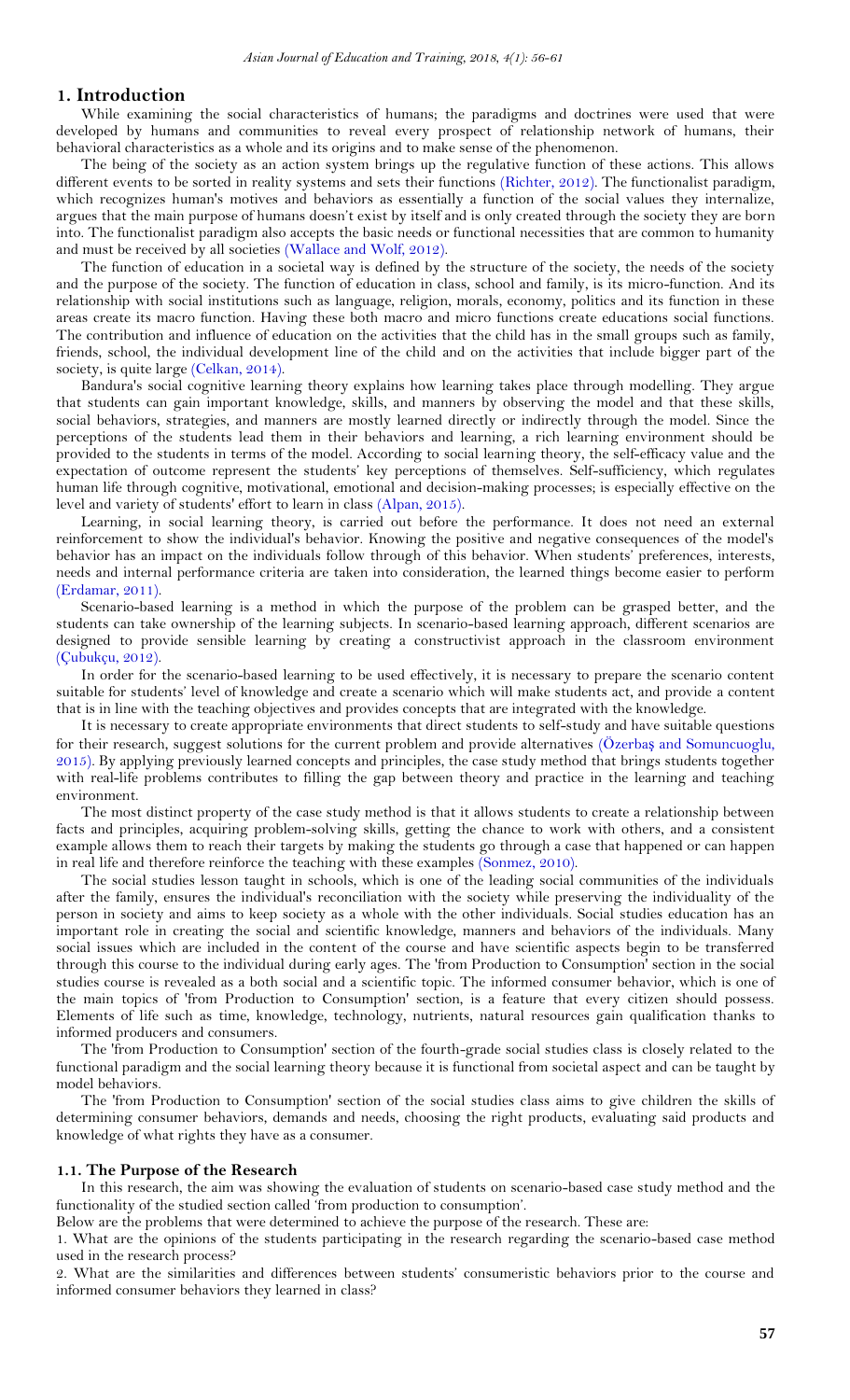### <span id="page-2-0"></span>**2. Method**

### **2. 1. Research Design**

In this research, qualitative research method and content analysis were used to reveal participants' experiences and reveal meaningful relations regarding problems of the research.

#### **2.2. Study Group**

The study consisted of 28 fourth grade students from the same classroom, in a public school of Central District of Ankara, consist of 18 boys and 10 girls. The study group was selected by neutral assignment.

#### **2.3. Data Collection Tool**

Lesson plan and forms developed by [Taneri \(2017\)](#page-5-4) were used in the study. While the forms were being developed, 2 surveying specialists, 4 Turkish experts and 5 Social Sciences experts were consulted. In this research 'Have you used the teaching methods of the section called 'from Production to Consumption' in another course? If your answer is yes, in what course did you use this method and what are the similarities and differences with this course? If your answer is no, what is the difference between the teaching of this course and the other courses?' questions were used to answer researched problems.

### **2.4. Process**

This research was carried out within the scope of the doctorate thesis titled 'The effect of the scenario-based case method in social studies education in gaining production and consumption awareness'. The main aim of this doctoral thesis completed by [Taneri \(2017\)](#page-5-4) was determining the effect of scenario-based case study method on acquiring information on the production and consumption awareness. In this context, mixed methods research was used as an appropriate model for the purpose of obtaining reliable and comprehensive answers to the questions of the researchers and making the necessary measurement evaluations.

In the study, quantitative data is collected by an experimental pattern model with the pre-test-post-test control group. In order to obtain quantitative data in the research, 'Consumer awareness scale' is developed by the researcher. Lesson plans, activities and questions were prepared by the researcher to state quantitative data and qualitative data of the research have been gathered. While the 'Consumerism Awareness Scale' used in the research constitutes the dependent variable of the research; scenario-based case study method used to teach the students in the experimental group 'from Production to Consumption' section, and scenario-based case study method used to teach the students in the control group 'from Production to Consumption' section consisted the independent variable of the research. The research consisted of 28 students in the experimental group and 22 students in the control group. The experimental and control group in which the study was conducted were selected with a neutral assignment. In this study, the evaluation form prepared by the researcher was used to evaluate the function of scenario-based case method used in the above-mentioned research process. Also, in order to be able to evaluate the functionality of the unit, the 'I am self-evaluating as a consumer' form was used to explain the similarities and differences between the students' behaviors before they participated to the study and the consumer behaviors they learned throughout the study.

#### **2.5. Analysis of Data**

The content analysis method is used in the analysis of the data obtained from the research. It is important to create a proper label system with note-taking that can collect all data such as dates, places, interviewees, information description and it is important that the field notes in the inventory held in the stage of preparation of the analysis are complete [\(Patton, 2014\)](#page-5-5). Content analysis is a process that involves identifying, coding, categorizing, and labelling the first patterns on the data. It also means to analyze what is important in the main content [\(Patton, 2014\)](#page-5-5). Content analysis is used as a systematic and reproducible method to identify the presence of certain words or concepts in text or text groups and code texts in certain categories [\(Stemler, 2001\)](#page-5-6). Content analysis helps the researchers in making an inference about the message in the texts by being a technique used in the social sciences field to define certain features of a message objectively and systematically with certain rules based coding [\(Büyüköztürk](#page-4-6) *et al.*, 2016). When the qualitative data was analyzed, the students were coded as S1, S2, S3, ..., S28 according to the numbers in the class list and the data from the students have been analyzed by naming these numbers in the findings

### <span id="page-2-1"></span>**3. Findings**

Students have been asked to evaluate the methods used, the teaching of the lesson and the activities. The questions on the evaluation form are as follows:

1. Have you used the teaching methods of the section called 'from Production to Consumption' in another course? If your answer is yes, in what course did you use this method and what are the similarities and differences with this course? If your answer is no, what is the difference between the teaching of this course and the other courses?

2. What are the aspects you liked and disliked of the methods used in the course?

3. Did the things you learned through the course had any contribution to your daily life? If so, what did it change in your life?

4. Describe your thoughts and experiences about the methods used in the course. Would you like to use this method in other courses too? Please write it with your reasons included.

The themes, codes, and categories determined according to the answers given by the students are as follows: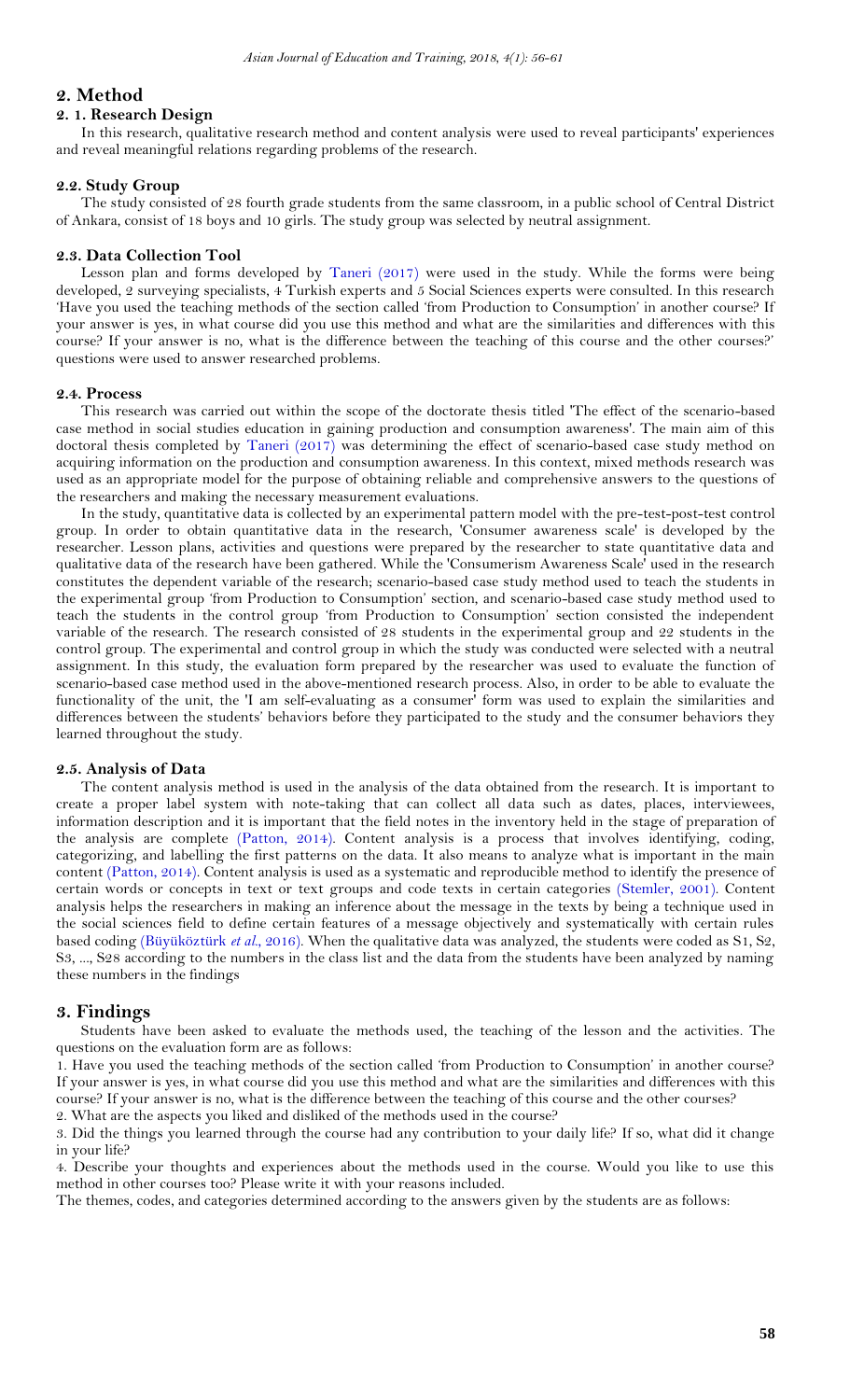**Table-1.** The theme, code, and categories about teaching methods.

| Theme                 | Code                                            | Category                                                                                                                                                                                                                                 |
|-----------------------|-------------------------------------------------|------------------------------------------------------------------------------------------------------------------------------------------------------------------------------------------------------------------------------------------|
| General<br>Evaluation | Evaluation<br><sub>of</sub><br>teaching methods | Expressing that the lesson is fun, liking the teaching independent from the<br>the books, recommending the use of the same methods in other courses,<br>expressing that having fun while learning and enjoying getting less<br>homework. |

The answers that students have given for the question'; Have you used the teaching methods of the section called 'from Production to Consumption' in another course? If your answer is yes, in what course did you use this method and what are the similarities and differences with this course? If your answer is no, what is the difference between the teaching of this course and the other courses?' are below;

'No we haven't. Normally we study lessons through books and watch from computers. But in this social study class, we are learning the content with games and activities. In short, this lesson is fun.' (S9).

'No we didn't use this in other courses. In this course, we have never studied a lesson by using a book. But in other courses we always use books. We prefer to do lessons without using books. ' (S20).

'No, I never used a method like this before. We go through the other lessons with a book, and boringly, while we are having fun with especially Ahu teacher in this social studies course.' (S22).

'No it's more fun, we are not getting bored. I understand more. We learned by having fun with the scenarios and with the games. '(S25).

The students answered the 'What are the aspects you liked and disliked of the methods used in the course?' question like this;

'What I like is not having a book, not having too much homework, and having fun during the class.' (S1).

'There is nothing I don't like. And the things I like are not going through a book and learning through scenarios.' (S14).

When asked 'Did the things you learned through the course had any contribution to your daily life? If so, what did it change in your life?' and 'Describe your thoughts and experiences about the methods used in the course. Would you like to use this method in other courses too? Please write it with your reasons included.' the students gave these answers;

'I learned to be an informed consumer. I have a right to return the damaged products. I have a right to ask for the invoice, receipt, warranty document of the product I bought. And I know if I give priority to my needs instead of my desires, I would be an informed customer.' (S1).

'Yes. I now make plans. I know my rights. I know my basic needs.' (S3).

'Yes, it did have contributions. Now when I buy a product I always get its receipt and bill. Now I shop more comfortably and I avoid spending unnecessary money.' (S21).

'Yes. Now I make a shopping list.' (S27).

When the students are asked 'Describe your thoughts and experiences about the methods used in the course. Would you like to use this method in other courses too? Please write it with your reasons included.', they gave these answers;

'I think it is fun and educational. I think this should be used in all courses because we are having more fun.' (S1).

'I very much agreed with the methods used and I understood much more quickly. The scenario was good and can be used in other courses too'. (S11).

'The method is great! We are having a lot of fun while learning. I would like this method to be used in math class most.' (S22).

'It was fun and informative. Yes, because then we would have learned easier.' (S25).

'Yes, I would. We have learned to become an informed consumer in this class. But in a fun way. I would like other classes to be like this.' (S28)

Some of the explanations in the form of 'I am self-evaluating as a consumer', which were used to explain the similarities and differences between the students' behaviors before they participated to the study and the consumer behaviors they learned throughout the study, are given below.

'For example, before I left the water running while washing my hands but after reading this text I stopped, it was a very informative text. No, I don't waste water or electricity, I'm very careful.' (S9).

'I thought we could only get our needs. But now I realize depending on our family budget we can both get our needs and our desires. Identifying our needs and desires is the first step. I didn't know this before. Information and behavior in shopping are as important as money. ''The time left for shopping should be sufficient to inspect the goods and services.'' I didn't know that. I knew how to make a shopping list, but I did not do it.' (S12).

'I used to not use water efficiently in the past, like for example when I was brushing my teeth, I left it open. But now I do not do this, I understand how valuable the water is.' (S15).

'I cared about the brand before but now I learned that the really important thing is that product being healthy and having a certain quality. I believed everything I saw in commercials but I now know that a research before buying is required. I buy the products in line with our budget. My mom usually plans for shopping. After the shopping, we do a case assessment. I check what I could have saved more. And it seems that at first we need to get our needs, and I did not do that.' (S21).

'Instead of relying on the seller, we are investigating ourselves. We did not know about service net, now we do. We did not check the CE symbol, now we do. We check that the scales work correctly and we were already getting the packaged products. We only sign contracts after reading them carefully. We do not believe door-to-door vendors. We try to not to buy defective products. We keep documents like bills. I have learned I can go to arbitration board in 15 days. Before this, I did not know how to apply to an arbitration board, or about Call 175 line, or about consumer courts. I did not know the Ministry of Industry and Commerce, the advertising board, the nongovernmental organizations. ' (S23).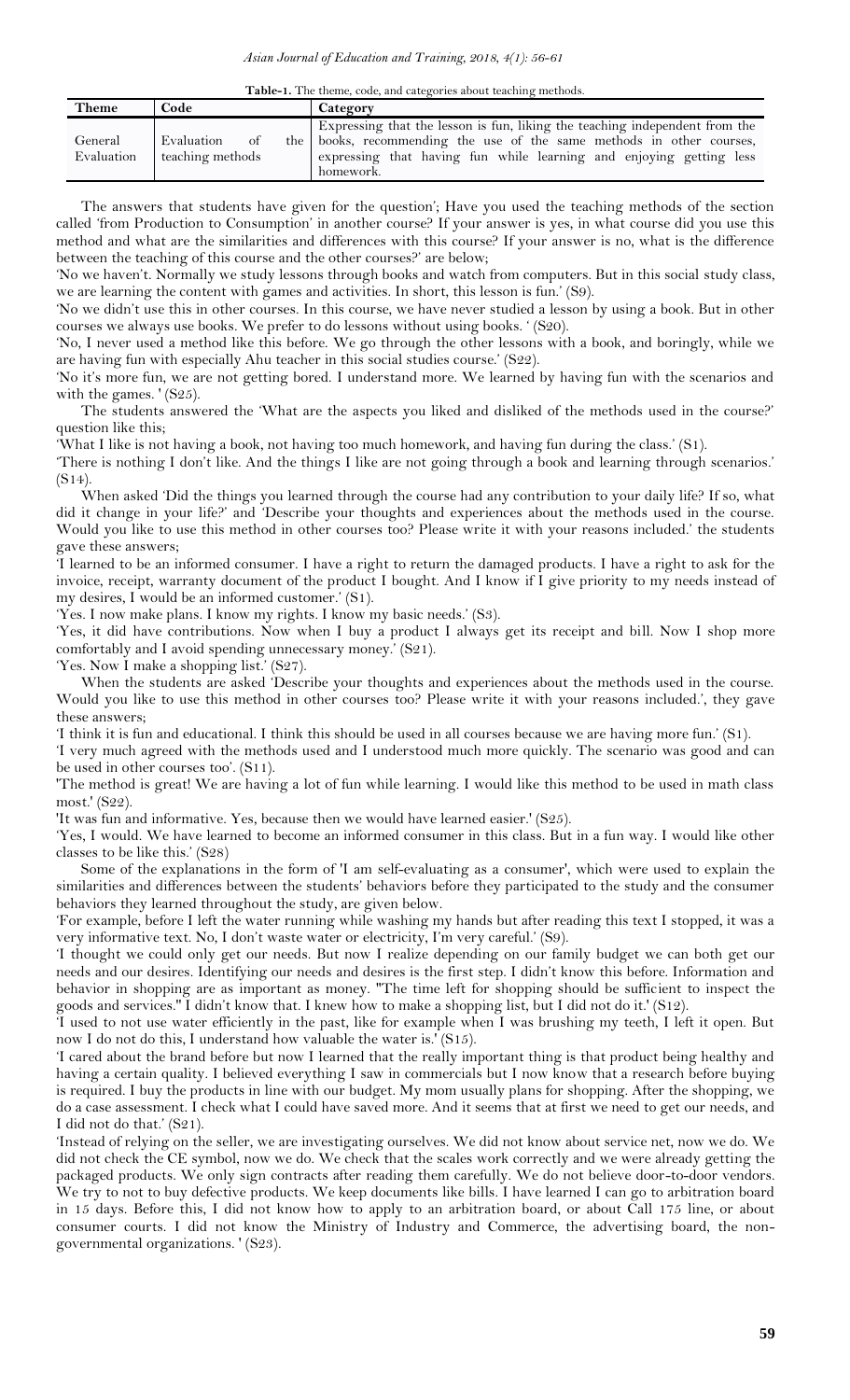#### <span id="page-4-0"></span>**4. Conclusion**

The results obtained from the findings of the research are given below:

All of the students who were taught with the scenario-based case study method on the subject of 'from Production to Consumption', have enjoyed the process. No previous case scenario-based event method has ever been used in another course. The method used allowed students to learn while having fun. The students were pleased to be able to go through the course without books. Students recommended the use of the method in other courses. Teaching using scenario-based case method became functional for students. They are pleased that there was less homework.

#### **4.1. Also Students**

Continued to apply what they learned in non-school settings. Started to exhibit informed consumer behaviors. Come to be able to analyze whether their behavior is an informed consumer behavior. Learned their rights as consumers. Learned how to use consumer rights when they need it.

When the results of the research were examined, it was seen that scenario-based case study method had left major positive impressions on the students. The results of the research revealed that the functionalist paradigm that constitutes the theoretical basis of the research, support the possible outcomes of education in terms of the social learning theory, the scenario-based learning and the case study method that are used.

The functional paradigm draws attention to the functional links between educational institutions and other social institutions. It argues that education fulfills the social roles of individuals effectively through socialization and selection functions [\(Tezcan, 2005\)](#page-5-7). This feature of the functionalist paradigm supports the conclusion that students apply what they learn in out-of-school settings and begin to exhibit conscious consumer behavior. The functionalist paradigm also accepts the basic necessities or functional necessities that are common to humanity and that all societies must meet [\(Wallace and Wolf, 2012\)](#page-5-1). This aspect of the functionalist paradigm supports students to learn when can they use their rights as consumers and how can they use them when they need.

According to Vygotsky, cognitive development gets developed from the society to the individual. Children watch the interactions between people in the outside world in order to form their own development and they interact with others [\(Koç and Demirel, 2004\)](#page-4-7). Vygotsky's understanding of social learning can be viewed as the way in which students follow the behaviors of the model person and they evaluate the incidents through the behaviors of this person.

Behavioral patterns observed in the social environment emerge as a direct and indirect reflection of the compromising or conflicting expectations of people. This principle, which is referred to by Bandura as mutual determination principle [\(Aydin, 2014\)](#page-4-8) and can be summarized as influencing the behavior of the model and getting influenced by the behavior of the model, supports the results obtained from the sample event completion studies used in the research process. The fact that the students learn by taking the main characters behaviors of the case studies as a reference and by creating new results with making changes on these behaviors, and the model field and the environment getting affected by this, shows that the social learning theory can be successfully used in the research process.

Learners of social cognitive learning should be aware of their existing response-outcome prospects because they have established the belief that they can put forward various behaviors and anticipations about the likelihood of response-outcomes for the future [\(Ormrod, 2013\)](#page-4-9). Knowing the positive and negative consequences of the model's behavior has an effect on the individual's realization of this behavior [\(Erdamar, 2011\)](#page-4-4). Students being able to play an active role in the learning environment while being aware of the events and without encountering any adverse situation, show that the scenario-based case method used in the research accomplishes the goals of social cognitive learning.

Observation and listening from live, symbolic or nonhuman (video or cartoon characters) electronic or printed models are the common sources of indirect learning in social cognitive learning [\(Shunk, 2011\)](#page-5-8). The symbolic characters in the case study which are used as a data collection tool can be shown as an indirect learning source for the students. Moreover, it can be said that the students can observe the model from the printed sources through the newspaper news which is placed in the case study.

Scenario-based learning is the task of turning the situation into a script so that the purpose of the problem can be grasped better and the students can embrace the learning content [\(Çubukçu, 2012\)](#page-4-5). The fact that the scenariobased learning approach has brought the real world into the classroom environment has facilitated the transformation of the theoretical basis of the research into practice made it easy for students' to adapt to the life after school, and allowed students' to see the practical use of the theoretical knowledge (Özerbaş [and Somuncuoglu,](#page-5-2)  [2015\)](#page-5-2). Through the case study method used, the students were able to see in the classroom that the same event can have different outcomes, without them being directly affected by the event and without being harmed, and they had the opportunity to compare these different outcomes.

#### <span id="page-4-1"></span>**References**

<span id="page-4-3"></span>Alpan, B.G., 2015. Behavioral and cognitive learning theories. In: Y. Budak (Ed.), Teaching principles and methods. Ankara: Pegem A. pp: 127-149.

<span id="page-4-8"></span>Aydin, A., 2014. Educational psychology: Development, learning, teaching. Ankara: Pegem.

<span id="page-4-6"></span>Büyüköztürk, Ş., Ç.E. Kılıç, Ö.E. Akgün, S.Ş. Karadeniz and F. Demirel, 2016. Scientific research methods. Ankara: Pegem Academy.

<span id="page-4-2"></span>Celkan, H., 2014. Education and society. In: Ç. Özdemir (Ed.), Educational sociology. Ankara: Pegem A. pp: 39-66.

<span id="page-4-5"></span>Çubukçu, Z., 2012. Scenario-based learning. In: B. Oral (Ed.), Learning and teaching theory and approaches. Ankara: Pegem A. pp: 551-557.

<span id="page-4-4"></span>Erdamar, K.G., 2011. Social learning theory. In: A. Ulusoy (Ed.), Educational psychology. Ankara: Memorable. pp: 313-351.

<span id="page-4-7"></span>Koç, G. and M. Demirel, 2004. From behaviorism to constructivism: A new paradigm in education. Hacettepe University Journal of Education, 27: 174-180. *View at Google [Scholar](https://scholar.google.com/scholar?hl=en&q=From%20behaviorism%20to%20constructivism:%20A%20new%20paradigm%20in%20education)*

<span id="page-4-9"></span>Ormrod, J.E., 2013. Social cognitive theory. In: M. Baloglu (Ed.), Psychology of learning (R. Sahin, Trans.). Istanbul: Nobel.